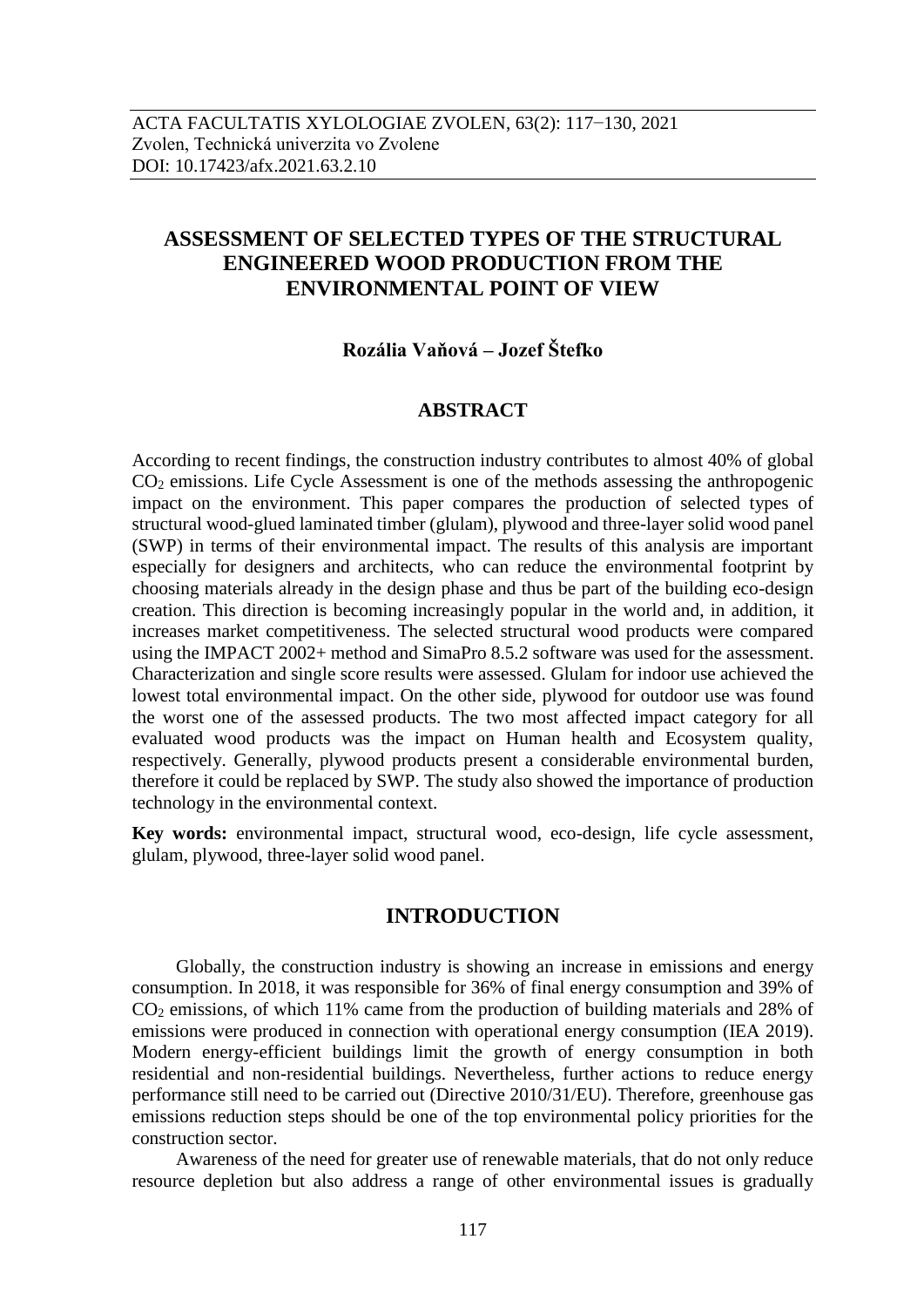increasing (SOTAYO *et al*. 2019). In the field of sustainable construction, structural engineered wood and wood-based building systems represent an irreplaceable position as they bond carbon and thus mitigate the climate change (PAROBEK *et al*. 2019, PALUŠ *et al*. 2020). Adoption of new regulations and the excellent physical, environmental and economic properties brought attractiveness of structural engineered wood products amongst architects, as well as slow replacement of mineral-based building materials use with sustainable ones (HILDEBRANDT *et al*. 2017). At present, massive wood constructions made of crosslaminated timber (CLT), glued laminated timber (glulam) and laminated veneer lumber (LVL) come to the fore as a substitute for concrete and steel (CRAWFORD, CADOREL 2017). Architects and designers often do not know the relationship between the choice of construction material and its impact on the environment. Assessment of alike impacts can bring new architectural practices and introduce environmental awareness in this area.

## *LCA – Life Cycle Assessment*

LCA is a voluntary environmental management tool that systematically assesses the environmental aspects of products or services at all stages of their life cycle. It has a precisely defined structure (Fig. 1) and is standardized within the series of ISO 14040 standards (ISO 14040; ISO 14044).



**Fig. 1 LCA structure (ISO 14040).**

The product life cycle is generally divided into stages (Table 1). It represents the cycle of materials and energy throughout individual life stages - from the acquisition of raw materials, production of construction materials, through the construction itself, the use of the building to its disposal and eventual recycling. The evaluation includes all material and energy inputs to the examined system and the corresponding output flows.

**Tab. 1 Life cycle stages of buildings (EN 15804).**

| Product<br>stage          |                              | Construc-<br>tion stage |                                                 | Use stage               |            |                |                | End of life stage |                |                              | Benefits and<br>loads beyond<br>the system<br>boundaries |                                             |                |                                                  |                   |                                          |
|---------------------------|------------------------------|-------------------------|-------------------------------------------------|-------------------------|------------|----------------|----------------|-------------------|----------------|------------------------------|----------------------------------------------------------|---------------------------------------------|----------------|--------------------------------------------------|-------------------|------------------------------------------|
| supply<br>material<br>Raw | to manufacturer<br>Transport | Manufacturing           | site<br><b>S</b><br>and<br>site<br>Transport to | process<br>Construction | $s$ e<br>S | Maintenance    | Repair         | Replacement       | Refurbishment  | use<br>energy<br>Operational | use<br>water<br>Operational                              | demolition<br><b>Fure</b><br>Deconstruction | Transport      | $\bullet$<br>reuse<br>for<br>processing<br>Waste | disposal<br>Waste | Recycling potential<br>Recovery<br>Reuse |
| A <sub>1</sub>            | A2                           | A <sub>3</sub>          | A4                                              | A <sub>5</sub>          | B1         | B <sub>2</sub> | B <sub>3</sub> | B4                | B <sub>5</sub> | <b>B6</b>                    | B7                                                       | C <sub>1</sub>                              | C <sub>2</sub> | C <sub>3</sub>                                   | C <sub>4</sub>    | D                                        |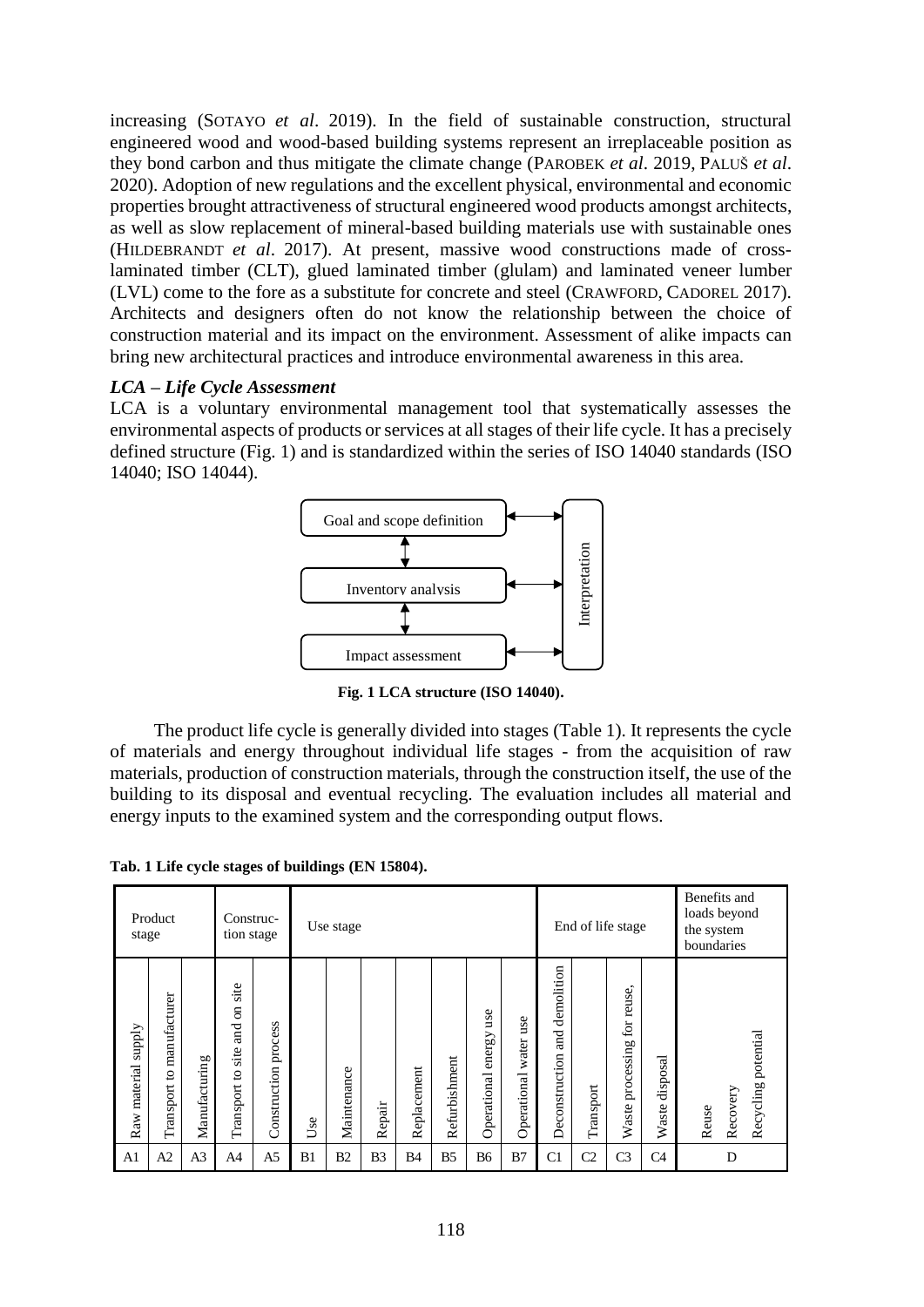The results of LCA are used generally to support product decision-making activities, such as the identification of hotspots in product systems, product development, product comparison, green procurement and market requirements (HAHNEL *et al.* 2021; LIIKANEN *et al.* 2019). Moreover, LCA serves as a source of information for the development of ecodesign by allowing comparison of different variants of considered product (PAJCHROWSKI *et al*. 2014). The results of the analysis can also be used to select appropriate product processing technologies and to introduce these technologies into the perspective of the product-related chain. LCA is increasingly used at the strategic level for business development, policy and education (UNEP/SETAC 2005).

### *Structural wood*

Wood becomes one of the key building materials in the field of sustainable construction. New progressive wood-based materials are still being added to the market. Structural wood is a type of excellent quality wood (KRETSCHMANN 2013, DINWOODIE 2000). It meets the set technical requirements resulting from the valid technical standards (STN EN 1995, PORTEOUS KERMANI 2013). According to its technological composition, structural wood is divided into solid wood, modified wood and wood composites, that involves laminated structural wood, veneer-based structural wood, agglomerated structural wood and combined structural wood (Fig. 2). Composite represents wood-based product made by gluing wood material with a non-wood material. The individual types of structural wood also differ from each other by the production technology, which can be decisive in assessing the environmental impacts of construction materials. Energy consumption in the stage of material manufacturing, the need for thermal energy in drying operations and the amount and type of adhesive used are some of numerous factors in the environmental footprint assessment of structural wood.



**Fig. 2 Structural wood typology (STN EN 14080).**

It is well known that wood has much lower negative impact on the environment compared to conventional construction materials. SAADE *et al*. (2020) compared wood frame buildings with their concrete variant and concluded that Global Warming Potential (GWP) for concrete building was higher than for the wood-based building in every aspect. At the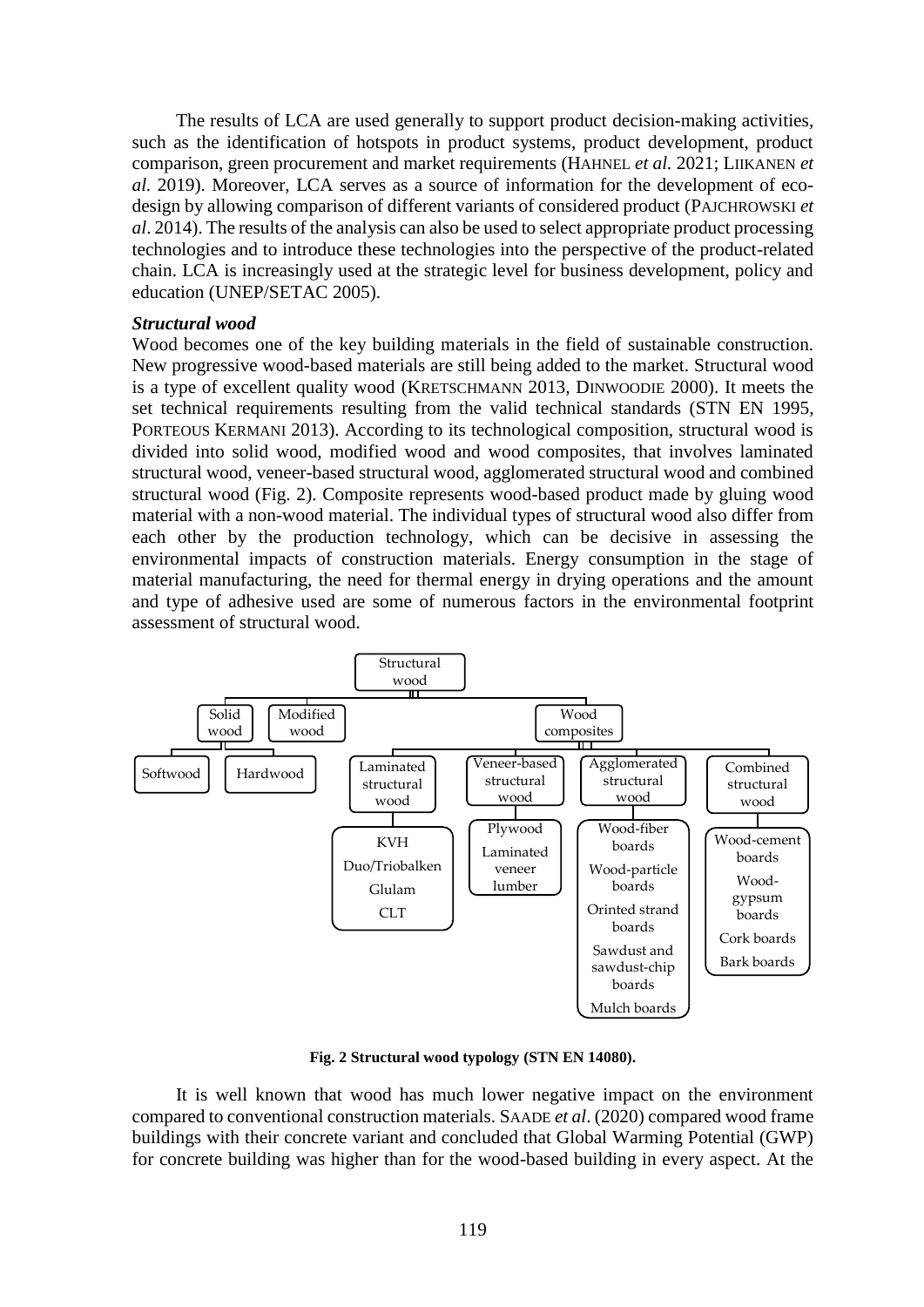same time, they claimed that the result of the LCA study is deeply dependent on the decisions made and scenarios created during the modeling of the life cycle of the investigated object.

Nowadays, CLT panels, LVL, glulam and fibreboards are becoming increasingly popular construction materials, recording annual demand growth rates of 2.5% to 15% (HILDEBRANDT *et al*. 2017). Moreover, KVH (Konstruktionvollholz), a finger-jointed solid timber; and Duo/Triobalken, a solid timber made of two to five planks glued together parallel to the fibres, can also be used for load-bearing wood structures. However, only data for structural engineered wood available in the ecoinvent database were included in this paper.

The study by POMMIER *et al*. (2016) evaluated 3 types of wood - hardwood, softwood and marine pine (*Pinus pinaster*) - using the ReCiPe Midpoint method (H). The latter had the lowest environmental impact values. The research also included the area of plywood production technology. The traditional plywood production process requires very thorough drying of the wood before gluing. Heat consumption in this process could be reduced by applying a new technology of gluing green wood and vacuum forming plywood (POMMIER *et al*. 2016, ENQUIST *et al*. 2014).

Glulam is one of the most popular construction materials globally. Its favorable environmental impact has also been confirmed by several studies. HASSAN AND JOHANSSON (2018) proved that glulam beams produce less  $CO<sub>2</sub>$  emissions than their steel variant. A similar conclusion was reached by SATHRE AND GUSTAVSSON (2009) when comparing wooden frames in construction with reinforced concrete materials. BRANDNER *et al*. (2016) found that central production of prefabricated products reduces costs compared to conventional construction techniques.

Generally, when assessing the environmental impacts of buildings, the manufacturing technology of construction materials is poorly described, leading to wider range of uncertainty of the base data. More and more studies show that the production of materials can have even greater impact on the environmental performance of buildings than the operation of them (MITTERPACH *et al*. 2018, CRAWFORD *et al*. 2017, DODOO *et al*. 2012, PETROVIC *et al*. 2019; HAFNER, SCHÄFER 2017). Therefore, it is important to know and select alternative construction methods that can help to reduce the environmental effects of production associated with the production of the material (CRAWFORD, CADOREL 2017).

Moreover, one of the most important features of glued wood-based materials is the type of glue used and its amount. Different types of adhesives have different environmental impacts (POMMIER *et al*. 2016). From the environmental point of view, particularly in terms of human health and toxicity, polyurethane-based adhesives prove to be the most suitable, as they do not emit VOCs (ENQUIST *et al*. 2014, POMMIER, ELBEZ 2006).

The aim of this study is to compare the production of five types of structural engineered wood used in wood-based constructions - glulam for outdoor and indoor use, three-layer solid wood panel and plywood for indoor and outdoor use – from the environmental point of view.

## **MATERIALS AND METHODS**

The analysis was carried out using SimaPro 8.5.2 software and IMPACT 2002+ evaluation method was chosen (JOLLIET *et al.* 2003). This method provides characterization results as 15 midpoint impact categories whereas single score results are conjugated to 4 endpoint categories (Fig. 3). Characterization factors convert Life Cycle Inventory (LCI) result to the common unit of category indicator which creates impact categories as an outcome of physical, chemical and biological processes with the assessed system.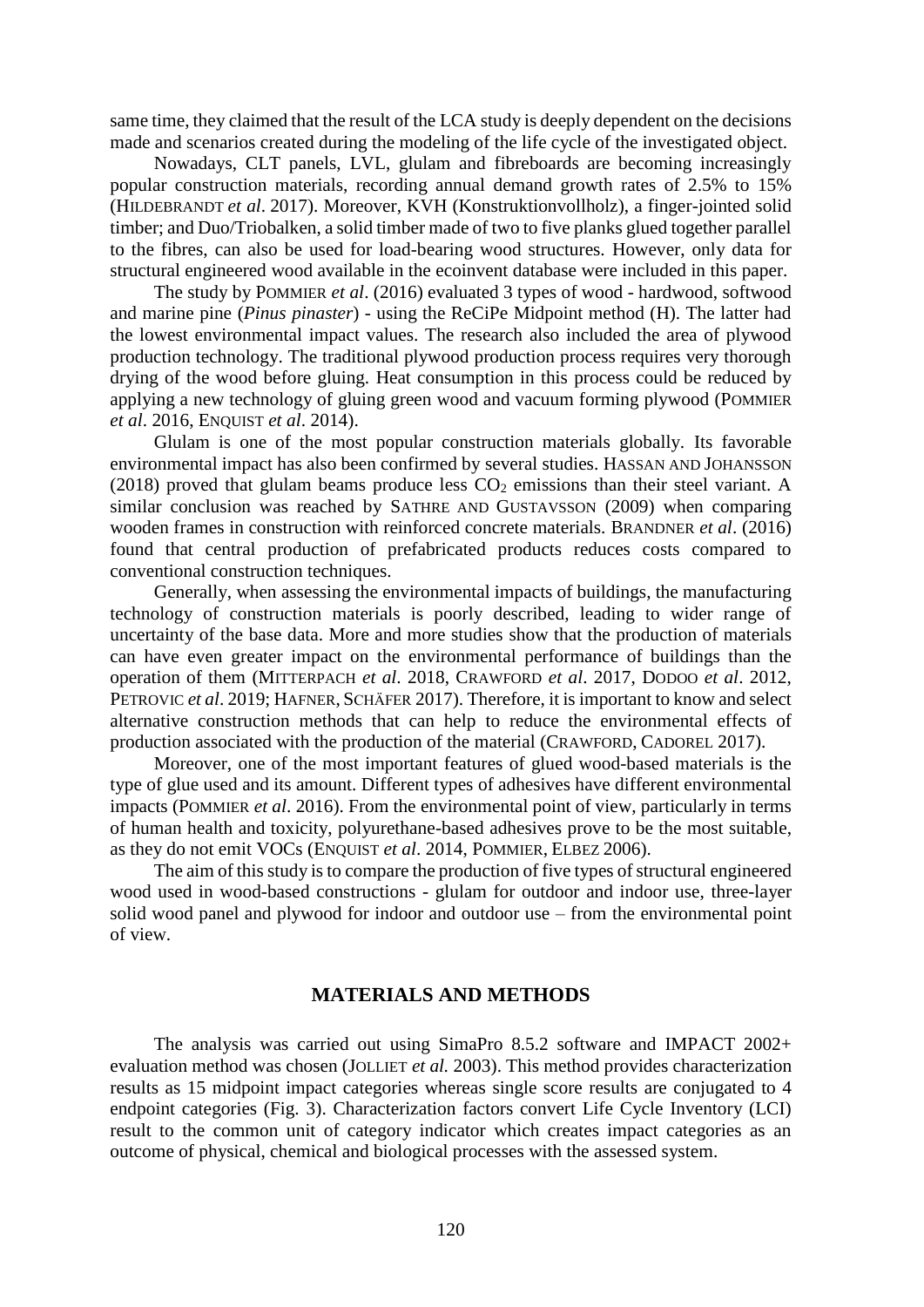

**Fig. 3 Overall scheme of the IMPACT 2002+ framework (JOLLIET** *et al.* **2003).**

Single score is a weighting step within impact assessment which give weight to the different environmental impacts. Single scores are given in Pt units, representing one thousandth of the yearly environmental load of one average European inhabitant.

Background data of analyzed products were found in the ecoinvent v3.5 databases and are used by researchers to analyze and facilitate calculations of the environmental impacts of products and services (WERNET *et al.* 2016). The selected functional unit was 1 m<sup>3</sup> of the product. System boundaries from raw material acquisition to manufacture of the structural engineered wood were investigated ("from cradle to gate").

## *Inventory analysis*

## *Glued laminated timber - Glulam*

Glulam is a type of structural engineered wood produced by gluing lamellas to a length parallel to the direction of the fibers. It can be used as a beam, column or as a roof structure. A vast advantage is its high strength and ability to create an arch (STARK *et al*. 2002).

|                                    | Analysed wood product | Input raw<br>material                          | <b>Type of</b><br>adhesive | <b>Amount of</b><br>adhesive $(kg.m3)$ |  |
|------------------------------------|-----------------------|------------------------------------------------|----------------------------|----------------------------------------|--|
| Glulam for<br>indoor use           |                       | Softwood board,<br>unplaned, dried             | $U$ F                      | 11.36                                  |  |
| Glulam for<br>outdoor use          |                       | - spruce                                       | MF                         | 11.36                                  |  |
| Plywood for<br>indoor use          |                       | Hardwood                                       | $U$ F                      | 64.76                                  |  |
| Plywood for<br>outdoor use         |                       | veneer - beech                                 | MF                         | 64.76                                  |  |
| Three-layer<br>solid wood<br>panel |                       | Softwood board,<br>unplaned, dried<br>- spruce | <b>PVAC</b>                | 7.32                                   |  |

#### **Tab. 2 Selected structural engineered wood.**

In our study, glulam is made from unplaned, dried (u=20%) softwood board. Glulam for indoor and outdoor use differs from one another in the type of adhesive used – ureformaldehyde (UF) and melamine-formaldehyde (MF), respectively. All types of selected structural wood are presented in Table 2.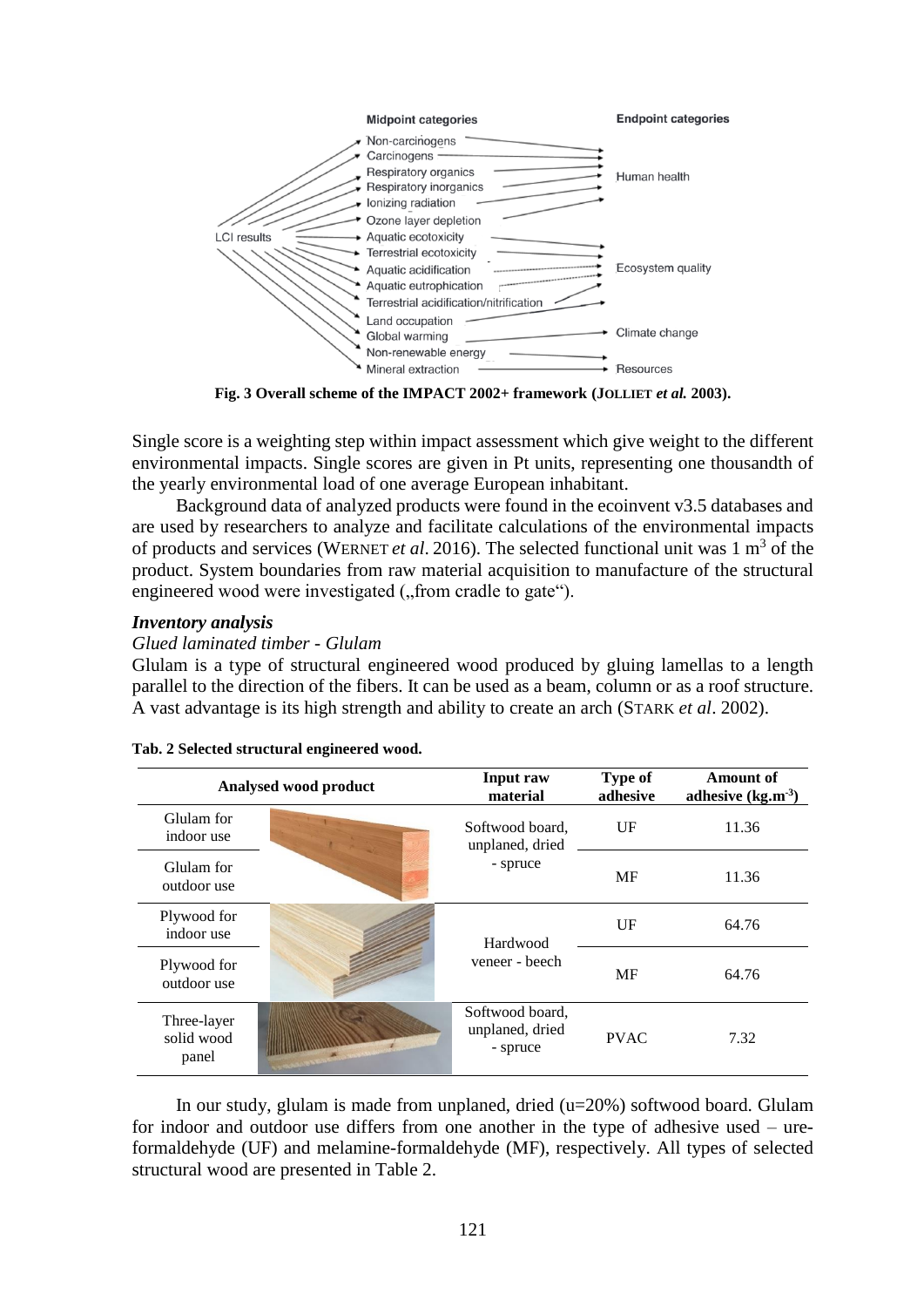## *Plywood*

Plywood is one of the oldest wood-based composite materials. It consists of an odd number of layers of veneers laid perpendicular to the direction of the fibers. In construction, plywood is used in technically demanding formwork. Other applications include scaffolding work platforms, tiling, roofing elements, wood-based structures, facades and floors (STARK *et al*. 2002).

As with the previous product, the plywood is divided into indoor and outdoor use and the same types of adhesives are used in the production – UF and MF, respectively. However, PF is often used in construction plywood. The input material for the production of plywood is hardwood veneer.

Manufacturing of selected wood-based construction materials is similar but there is a difference in some processes. Wood processing begins with debarking of logs, which are then cut into either veneers or other sawmill products (in the production scheme glulam referred to as laths, boards and beams). In the case of glulam production (Fig. 4), the lumber is first joined to length and then the individual lamellas are glued to each other parallel to the direction of the fibers. In the production of plywood (Fig. 5), the veneers are laid and glued to each other perpendicular to the direction of the fibers. This is followed by cutting and surface treatment (BLASS *et al*. 1995).

## *Three-layer solid wood panel – SWP*

The SWP is a special form of plywood with relatively thick layers - lamellas. The production of SWP is like the production of glulam. The lamellas are dried, planed, joined and glued into long slats and glued together into a block, which is cut into boards and eventually planed. The thermal energy for drying the slats is produced mainly by industrial residual wood (WERNER *et al*. 2007).



**Fig. 4 Simplified glulam production scheme.**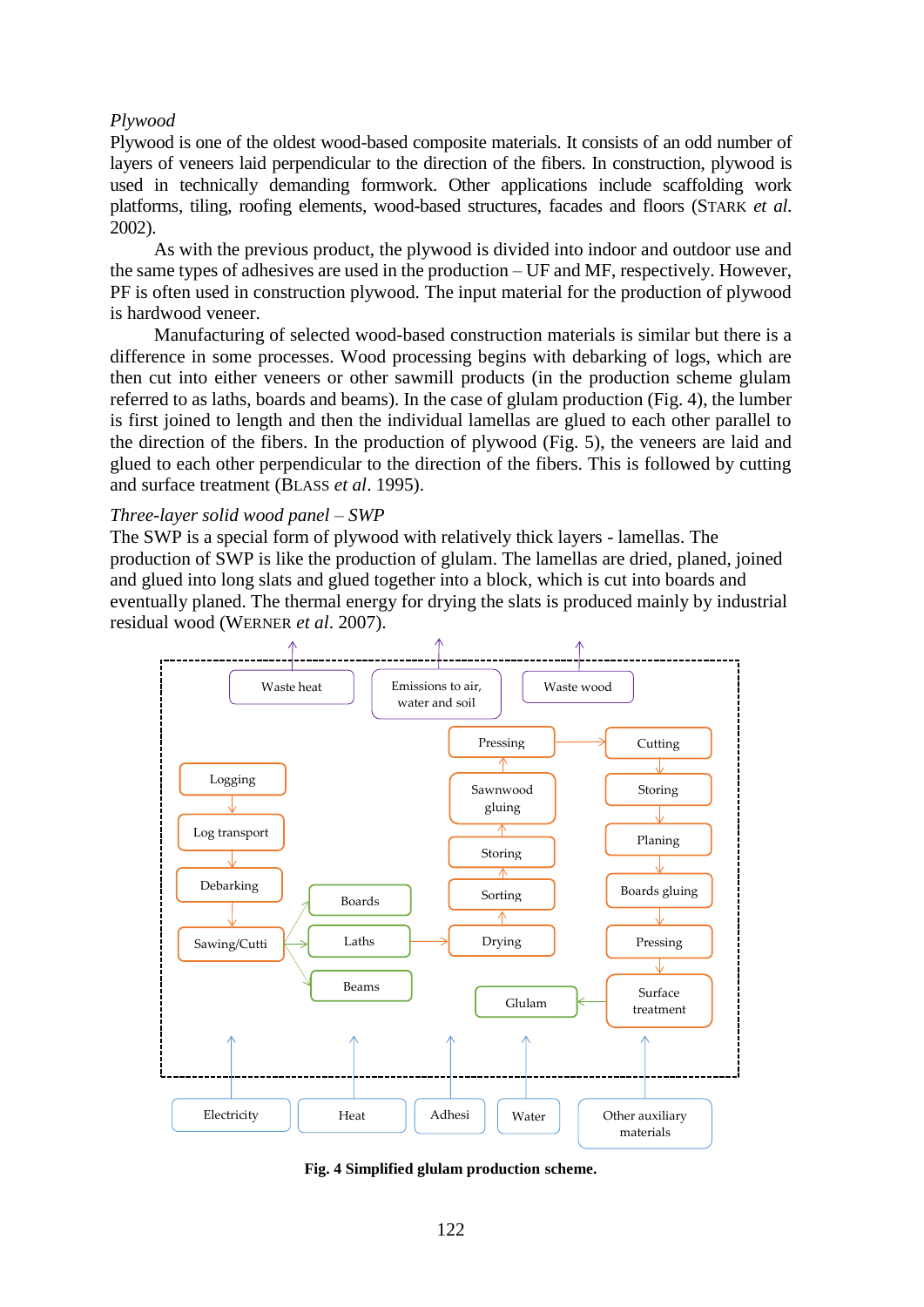

**Fig. 5 Simplified plywood production scheme.**

## **RESULTS**

Prior to the analysis of selected types of structural wood, a preliminary analysis of the environmental impacts of the production and processing of wood types used (Table 2) and their variants was performed; planed softwood board and softwood veneer compared to unplaned softwood board and hardwood veneer, respectively.

Due to the analysis (Table 3, Fig. 6) planed board has significantly higher environmental impact than its unplaned variant. The most affected was the Ecosystem quality impact category, reaching its top in aquatic ecotoxicity values for all the analyzed wood types. Human health was hit the worst in Ionizing radiation impact category. Higher environmental impact of hardwood veneer against softwood veneer are bound to different chemical nature and physical characteristics of hardwood regarding more intense energy consumption in the manufacturing stage.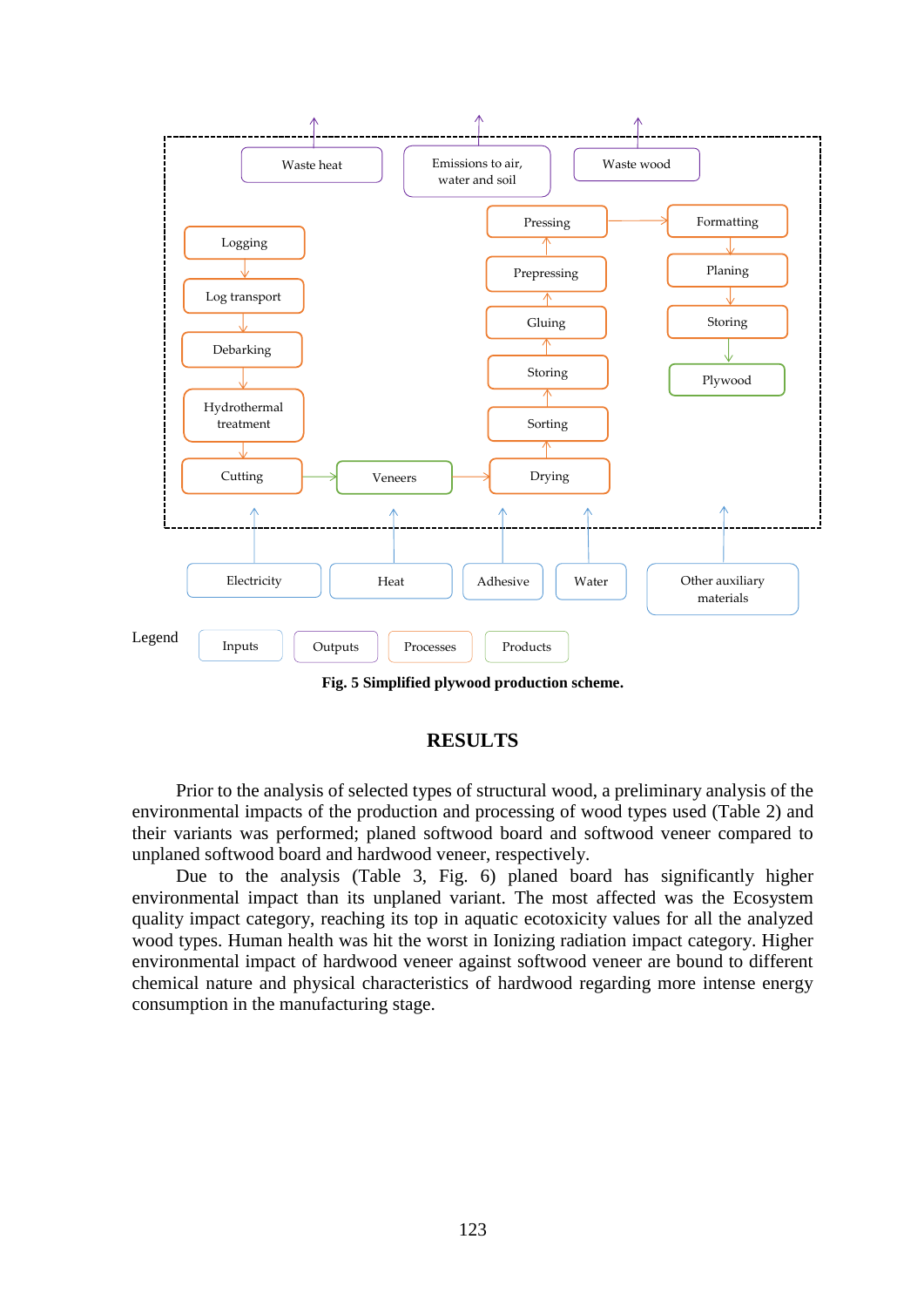| <b>Impact category</b>  | Category<br>indicator     | Softwood board,<br>unplaned, dried<br>$(u=20\%)$ | <b>Softwood</b><br>board, planed,<br>dried $(u=20\%)$ | <b>Hardwood</b><br>veneer | <b>Softwood</b><br>veneer |
|-------------------------|---------------------------|--------------------------------------------------|-------------------------------------------------------|---------------------------|---------------------------|
| Carcinogens             | $kg C2H3Cl$ eq            | 0.90                                             | 1.43                                                  | 0.39                      | 0.27                      |
| Non-carcinogens         | $kg C2H3Cl$ eq            | 1.03                                             | 2.66                                                  | 0.37                      | 0.27                      |
| Respiratory inorganics  | $kgPM2.5$ eq              | 0.11                                             | 0.23                                                  | 0.03                      | 0.02                      |
| Ionizing radiation      | $kBqC-14eq$               | 0.64                                             | 1.06                                                  | 0.19                      | 0.15                      |
| Ozone layer depletion   | $mg$ CFC-11 $eq$          | 9.28                                             | 11.11                                                 | 3.99                      | 3.23                      |
| Respiratory organics    | $g C2H4$ eq               | 66.06                                            | 79.20                                                 | 111.30                    | 70.32                     |
| Aquatic ecotoxicity     | t TEG water               | 4.23                                             | 13.71                                                 | 1.63                      | 1.28                      |
| Terrestrial ecotoxicity | t TEG soil                | 2.04                                             | 5.40                                                  | 1.04                      | 0.80                      |
| Terrestrial acid/nutri  | kg SO <sub>2</sub> eq     | 2.10                                             | 3.27                                                  | 0.65                      | 0.53                      |
| Land occupation         | $m2$ org. arable          | 313.80                                           | 336.75                                                | 194.76                    | 155.75                    |
| Aquatic acidification   | kg SO <sub>2</sub> eq     | 0.40                                             | 0.64                                                  | 0.12                      | 0.09                      |
| Aquatic eutrophication  | $g$ PO <sub>4</sub> P-lim | 10.88                                            | 21.11                                                 | 3.16                      | 2.36                      |
| Global warming          | $kg CO2$ eq               | 68.06                                            | 101.45                                                | 23.51                     | 18.83                     |
| Non-renewable energy    | GJ primary                | 1.03                                             | 1.48                                                  | 0.37                      | 0.29                      |
| Mineral extraction      | MJ surplus                | 1.99                                             | 3.19                                                  | 0.46                      | 0.34                      |

**Tab. 3 Midpoint characterization of selected sawnwood.**



**Fig. 6 Single score of selected sawnwood.**

Following, a preliminary analysis of used adhesives was performed. It is clear from Table 4 and Fig. 7 that the most appropriate type of adhesive is polyvinyl acetate (PVAC). In this respect, the SWP should achieve the best environmental ratings. On the contrary, MF resin had the worst effect on the environment, and thus products for outdoor use should have worse environmental profile than products intended for indoor use. Ecosystem quality impact category was the least affected in all cases.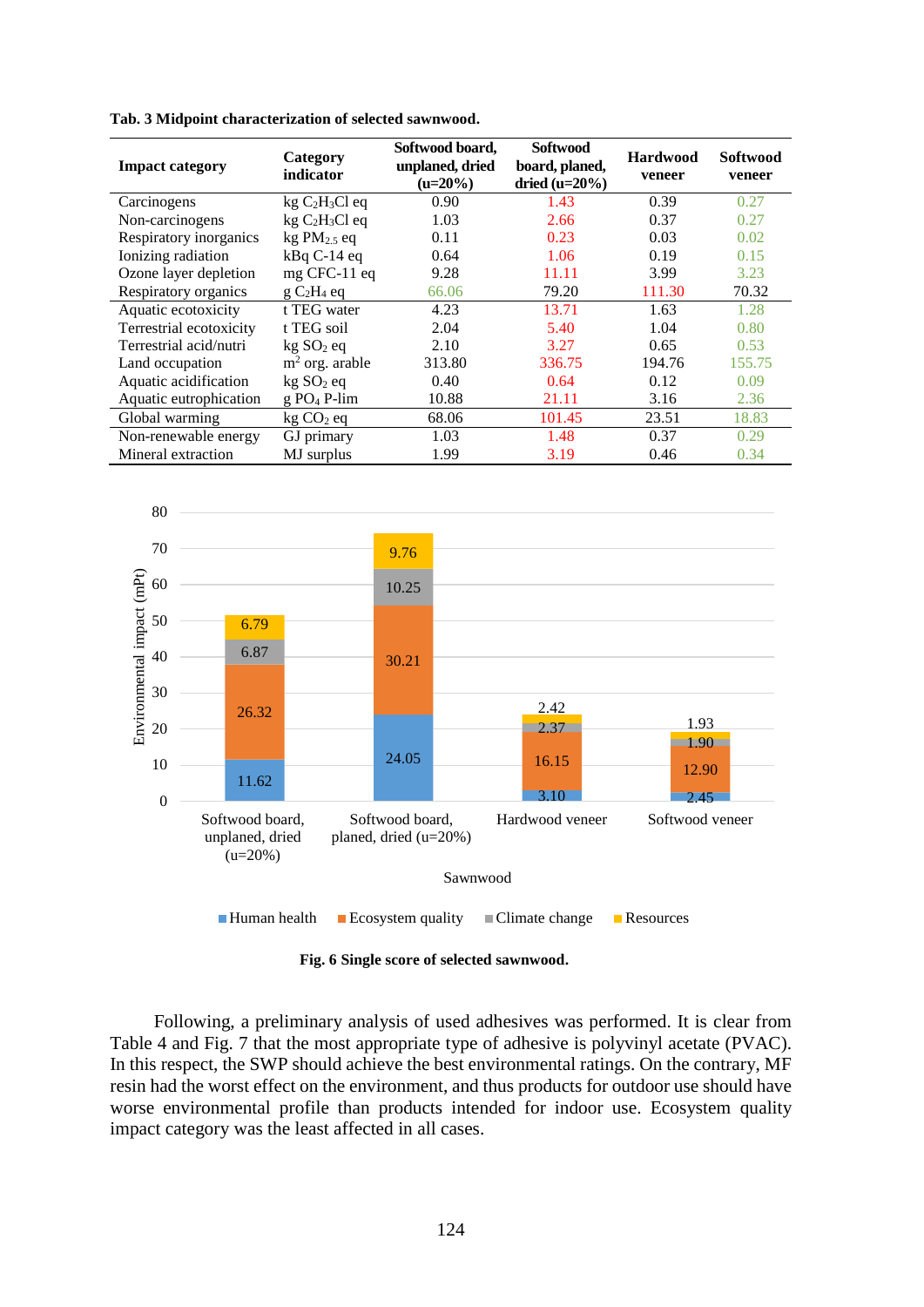**Tab. 4 Midpoint characterization of selected adhesives.**

| <b>Impact category</b>  | Category indicator   | MF           | UF     | <b>PVAC</b> |
|-------------------------|----------------------|--------------|--------|-------------|
| Carcinogens             | $g C2H3Cl$ eq        | 163.30       | 120.86 | 93.84       |
| Non-carcinogens         | $g C2H3Cl$ eq        | 82.70        | 53.93  | 36.14       |
| Respiratory inorganics  | $g PM2.5$ eq         | 3.11<br>5.66 |        | 2.55        |
| Ionizing radiation      | $BqC-14eq$           | 26.77        | 14.63  | 25.27       |
| Ozone layer depletion   | mg CFC-11 eq         | 0.42<br>0.65 |        | 0.31        |
| Respiratory organics    | $g C2H4$ eq          | 1.84         | 1.44   | 2.37        |
| Aquatic ecotoxicity     | kg TEG water         | 298.08       | 191.85 | 198.84      |
| Terrestrial ecotoxicity | kg TEG soil          | 77.95        | 48.32  | 31.11       |
| Terrestrial acid/nutri  | g SO <sub>2</sub> eq | 131.20       | 64.87  | 31.00       |
| Land occupation         | $m2$ org. arable     | 0.04         | 0.03   | 0.02        |
| Aquatic acidification   | g SO <sub>2</sub> eq | 27.73        | 14.65  | 9.71        |
| Aquatic eutrophication  | $g PO_4$ P-lim       | 0.95         | 0.59   | 0.70        |
| Global warming          | $kg CO2$ eq          | 4.54         | 2.64   | 2.11        |
| Non-renewable energy    | MJ primary           | 89.81        | 59.87  | 66.13       |
| Mineral extraction      | MJ surplus           | 0.31         | 0.20   | 0.11        |



**Fig. 7 Single score of selected adhesives.**

Applying the previous results to compare selected types of structural engineered wood (Table 5, Fig. 8), it could be stated that:

- Plywood had the highest environmental impact, mainly due to the high consumption of glue. Another reason is the use of hardwood veneer.
- Products for outdoor use generally had higher values, due to the use of MF glue.
- Glulam for indoor use had the lowest environmental impacts at up to three endpoints Human health, Climate change and Resources.
- Human health impact category was the most affected in all cases emerging from Ionizing radiation.
- Despite using PVAC as the best adhesive option the SWP board eventually reached the third place in the total environmental impact chart (Fig. 8).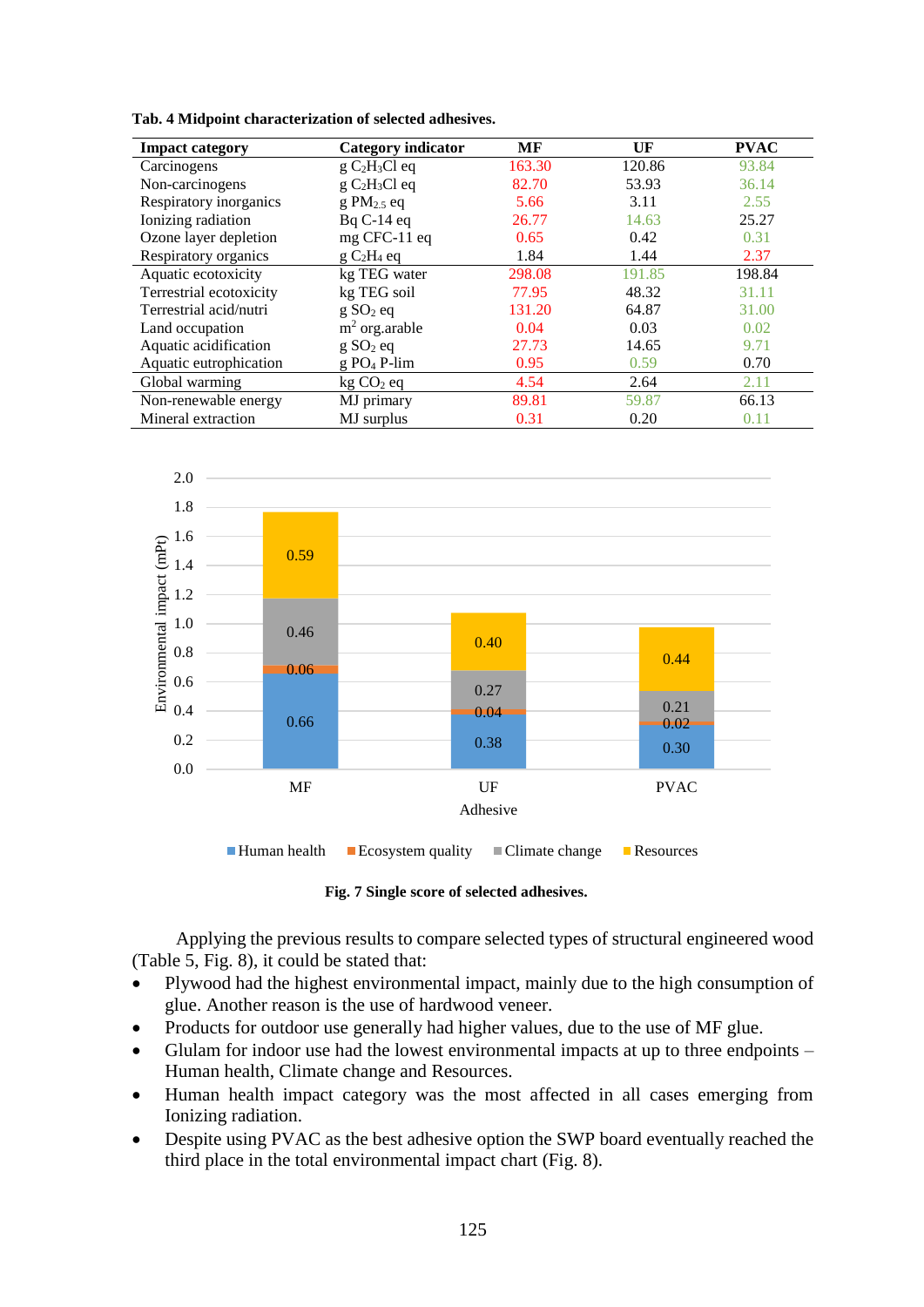| <b>Impact category</b>  | Category<br>indicator     | Glulam,<br>indoor | Glulam,<br>outdoor | Plywood,<br>indoor | Plywood,<br>outdoor | <b>SWP</b> |
|-------------------------|---------------------------|-------------------|--------------------|--------------------|---------------------|------------|
|                         |                           | use               | use                | use                | <b>use</b>          |            |
| Carcinogens             | $kg C2H3Cl$ eq            | 4.16              | 4.63               | 11.40              | 14.20               | 4.57       |
| Non-carcinogens         | $kg C2H3Cl$ eq            | 10.70             | 11.00              | 25.00              | 26.90               | 9.16       |
| Respiratory inorganics  | kg PM2.5 eq               | 0.66              | 0.69               | 1.20               | 1.37                | 0.73       |
| Ionizing radiation      | $kBqC-14eq$               | 3.99              | 4.13               | 8.74               | 9.53                | 4.52       |
| Ozone layer depletion   | $mg$ CFC-11 $eq$          | 29.40             | 31.90              | 58.20              | 72.70               | 36.40      |
| Respiratory organics    | $kg C2H4$ eq              | 0.20              | 0.21               | 0.57               | 0.59                | 0.24       |
| Aquatic ecotoxicity     | t TEG water               | 69.80             | 70.60              | 171.00             | 178.00              | 50.50      |
| Terrestrial ecotoxicity | t TEG soil                | 26.20             | 26.40              | 62.60              | 64.50               | 19.30      |
| Terrestrial acid/nutri  | kg SO <sub>2</sub> eq     | 8.16              | 8.88               | 14.10              | 18.40               | 9.46       |
| Land occupation         | $m2$ org. arable          | 452.04            | 445.91             | 480.30             | 481.08              | 745.64     |
| Aquatic acidification   | kg SO <sub>2</sub> eq     | 1.58              | 1.72               | 2.71               | 3.56                | 1.99       |
| Aquatic eutrophication  | $g$ PO <sub>4</sub> P-lim | 70.61             | 74.50              | 159.73             | 182.64              | 76.11      |
| Global warming          | $kg CO2$ eq               | 235.89            | 256.03             | 391.81             | 515.06              | 335.43     |
| Non-renewable energy    | GJ primary                | 4.02              | 4.33               | 8.10               | 9.79                | 5.33       |
| Mineral extraction      | MJ surplus                | 7.50              | 8.83               | 18.03              | 25.50               | 8.06       |

**Tab. 5 Midpoint characterization of selected structural engineered wood.**



**Fig. 8 Single score of selected structural engineered wood.**

The results clearly showed that plywood production significantly burdens the environment, compared to other types of analyzed structural wood. This is mainly related to the manufacturing technology and the amount of glue consumed. In this case SWP could be considered environmentally more suitable variant compared to plywood. The two most affected impact category for all evaluated wood products was the impact on Human health and Ecosystem quality, respectively.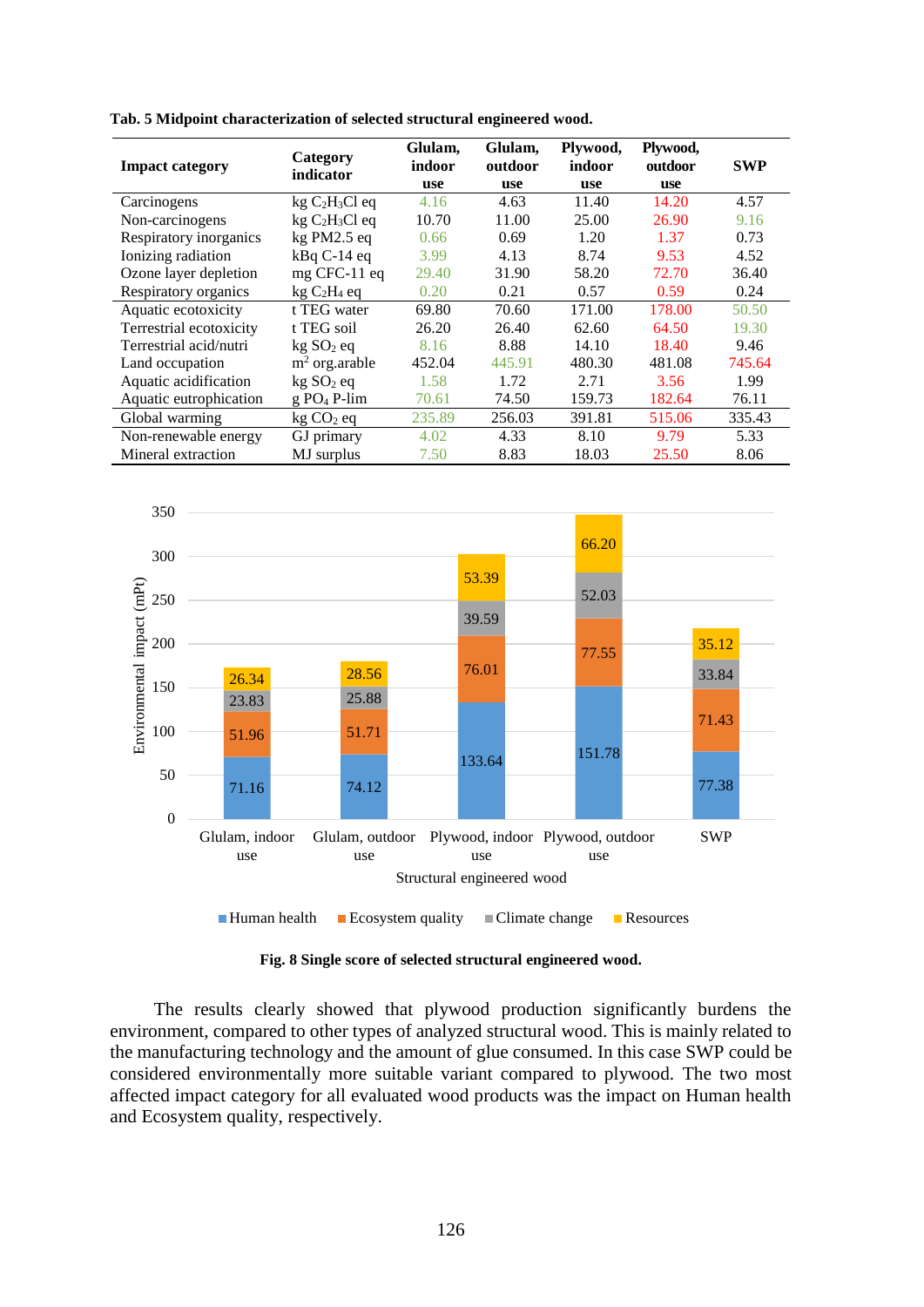### **DISCUSSION**

The production of SWP is similar to the production of glulam, so there are slight differences between them. Most of the negative environmental impacts of SWP come from the technology used, since the PVAC adhesive had the lowest environmental impact amongst used adhesives. Within all the assessed wood-based products glulam for indoor use achieved the lowest total environmental footprint, and thus appears to be the most suitable design variant.

Wood raw material choice also affects the environmental impact of the product. Diverse technology of processing and production of structural wood are related mainly to the different electricity consumption as was showed in the preliminary analysis of selected sawnwood (Table 3, Fig. 6). From this point of view, planed softwood boards were the worst assessed. The lowest environmental impact refers to softwood veneer, however, hardwood veneer is more common. However, production technology can have considerable effect on overall environmental assessment (POMMIER *et al*. 2016).

Structural engineered wood-based materials have not been compared in this way, thus this study is unique. The studies performed concerned either a comparison of different production technologies (ENQUIST *et al*. 2014, POMMIER, ELBEZ 2006), environmental impacts of wood-based and conventional buildings (HASSAN, JOHANSSON 2018, SATHRE, GUSTAVSSON 2009), or products containing wood-based materials as a part of the whole (GONZALEZ-GARCIA *et al*. 2012). Due to the different functional unit and different evaluation methods, it is not possible to compare these results in a relevant way. In general, the lesser adhesive used and the lesser energy and technologically demanding manufacture is, the better the engineered wood products perform from the environmental point of view.

The available data do not describe the production technology in detail, so some data may differ slightly from the actual ones. Errors in calculations may have occurred due to insufficient data, the use of estimated values from the available literature, different types of technology used and outdated data. The data for this study are typical for European countries.

The authors of the laminated board databases for outdoor and indoor use state that some data for glulam are derived from data for SWP. The type of plywood is unspecified. Emission data are limited. Transport is not included in the calculations (WERNER *et al*. 2007). Moreover, it is important to note, that none of selected wood products do not count with planing despite manufacturers do.

The results of the analysis should widen the knowledge of architects and people working in construction industry of the environmental context of the use of selected types of structural engineered wood-based materials.

## **CONCLUSIONS**

LCA is a tool for quantifying the environmental performance of products, considering the entire life cycle, from the production of raw materials to the final disposal of products, including the recycling of materials (GOEDKOOP *et al*. 2013). The performed study deals with the comparison of selected types of structural engineered wood contained in the ecoinvent v3.5 database. SimaPro 8.5.2 software was used and the IMPACT 2002+ evaluation method was chosen for the analysis.

The aim of this paper was to analyze environmental impact of selected structural engineered wood and to deepen the knowledge of architects and people working in construction industry of the environmental context of the use of selected types of structural engineered wood-based materials.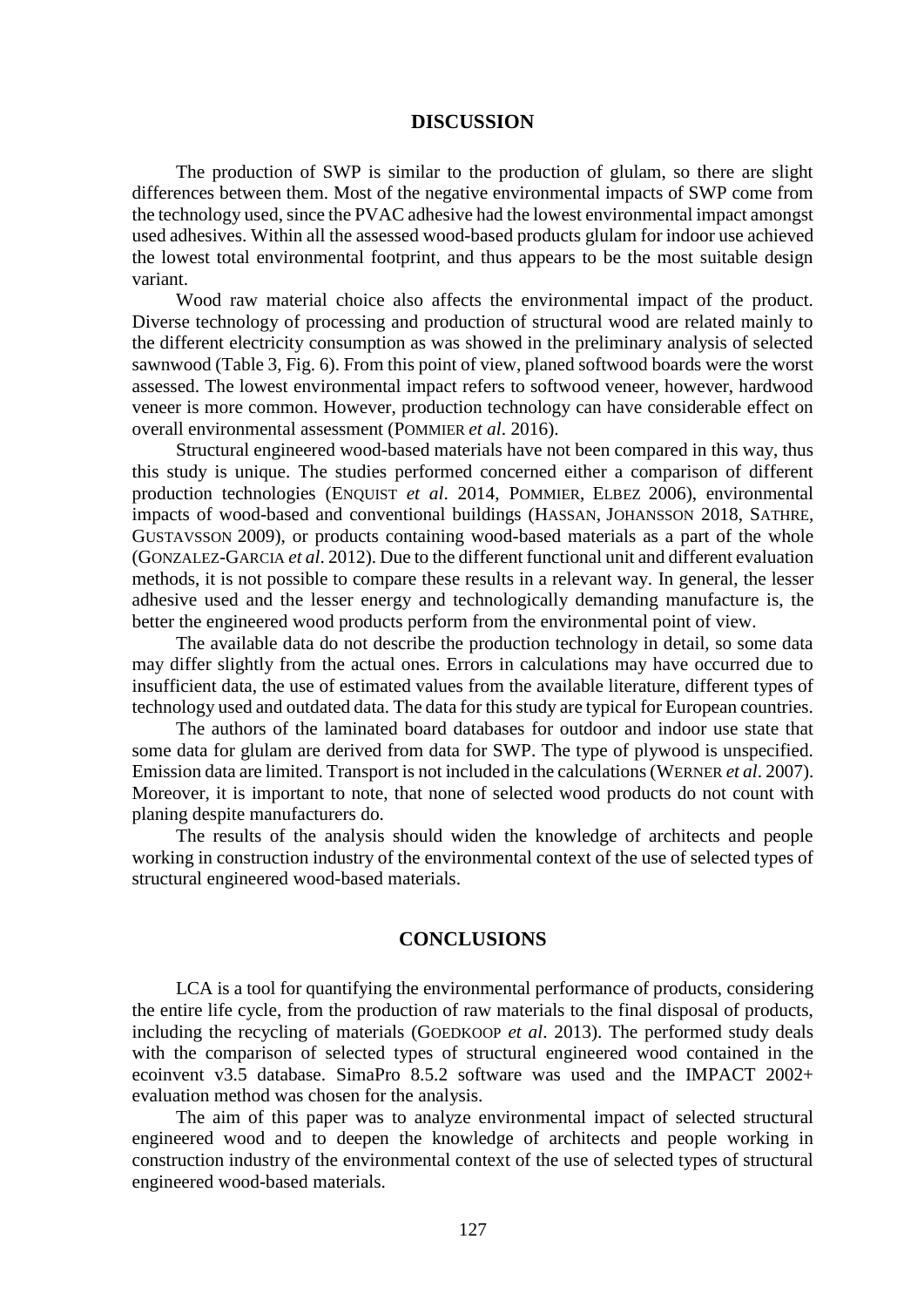The study proved considerable environmental burden of plywood production, mainly due to the high consumption of glue. Plywood achieved the highest environmental impact amongst the selected types of structural engineered wood. Generally, products for outdoor use showed higher values, due to the use of MF glue, which was the worst rated of the adhesives used. The SWP paradoxically had higher environmental impact than glulam, despite the use of PVAC glue. It follows that the resulting environmental impact of the SWP is significantly influenced by the manufacturing technology. The lowest values were reached by glulam for indoor use. Also, technical operations like planning and drying raise environmental burdens.

Several wood-based construction materials exist. However, world databases have this information only to a limited extent. This can be a problem when creating an LCA, as even a small detail in the form of newer technology can be decisive in the overall environmental assessment. If the studies are to be comparable with each other, the database needs to be extended to include new production processes and advanced products, considering the technology used, the geographical area, the electricity sources and many other related parameters. This is the only way to achieve the highest possible reliability of the environmental assessment and the lowest inaccuracy in subsequent calculations.

### **REFERENCES**

BLASS, H.J., AUNE, P., CHOO, B.S., GÖRLACHER, R., GRIFFITHS, D.R., HILSON, B.O., RACHER, P., STECK, G. 1995. Timber Engineering: Step 1, 1<sup>st</sup> ed.; Deventer: Salland De Lange. 1995, 624 s.

BRANDNER, R., FLATSCHER, G., RINGHOFER, A., SCHICKHOFER, G., THIEL, A. 2016. Cross Laminated Timber (CLT): Overview and Development. In European Journal of Wood and Wood Products, 2016, 74: 331-351. DOI: 10.1007/s00107-015-0999-5.

CRAWFORD, R.H., BARTAK, E.L., STEPHAN, A.,JENSEN, C.A. 2017. Evaluating the life cycle energy benefits of energy efficiency regulations for buildings. In Renewable and Sustainable Energy Reviews 2017, 63: 435-451. DOI: 10.1016/j.rser.2016.05.061.

CRAWFORD, R.H., CADOREL, X. 2017. A Framework for Assessing the Environmental Benefits of Mass Timber Construction. In Procedia Engineering, 2017, 196: 838–846. DOI: 10.1016/j.proeng.2017.08.015. DINWOODIE, J. M. 2000. Timber: Its nature and behavior, 2<sup>nd</sup> ed.; CRC Press, 2000. 272 s.

DODOO, A., GUSTAVSSON, L., SATHRE, R. 2012. Lifecycle primary energy analysis of conventional and passive houses. In International Journal of Sustainable Building Technology and Urban Development, 2012, 3: 105-111, DOI: 10.1080/2093761X.2012.696320.

EN 15804:2012 + A1:2013 Sustainability of construction works - Environmental product declarations - Core rules for the product category of construction products.

ENQUIST, B., STERLEY, M., SERRANO, E., OSCARSSON, J. 2014. Green-Glued Products for Structural Applications. In Materials and Joints in Timber Structures: Recent Developments of Technology, 2<sup>nd</sup> ed.; AICHER, S., REINHARDT, H.-W., GARRECHT, H., Eds.; RILEM Bookseries, 2014. p. 45–55.

EUROPEAN PARLIAMENT, COUNCIL OF THE EUROPEAN UNION Directive 2009/125/EC of 21 October 2009 establishing a framework for the setting of ecodesign requirements for energy-related products. Official Journal of the European Union L, 285. 2009, s. 10–35.

EUROPEAN PARLIAMENT, COUNCIL OF THE EUROPEAN UNION Directive 2010/31/EU of the 19 May 2010 on the Energy Performance of Buildings. Official Journal of the European Communities. Brussels: European Parliament and the Council of the European Union; 2010. 23 s.

GOEDKOOP, M., OELE, M., LEIJTING, J., PONSIOEN, T., MEIJER, E. 2013. Introduction to LCA with SimaPro, version 5.1; Netherlands: PRé Consultants, Netherlands, 2013; 80 s.

[cit. 2020-01-16] Available online: <https://www.pre-sustainability.com/download/SimaPro8 IntroductionToLCA.pdf>.

GONZALEZ-GARCIA, S., LOZANO, R.G., BUYO, P., PASCUAL, R.C., GABARRELL, X., RIERADEVALL I PONS, J., MOREIRA, M.T., FEIJOO, G. 2012. Eco-innovation of a wooden based modular social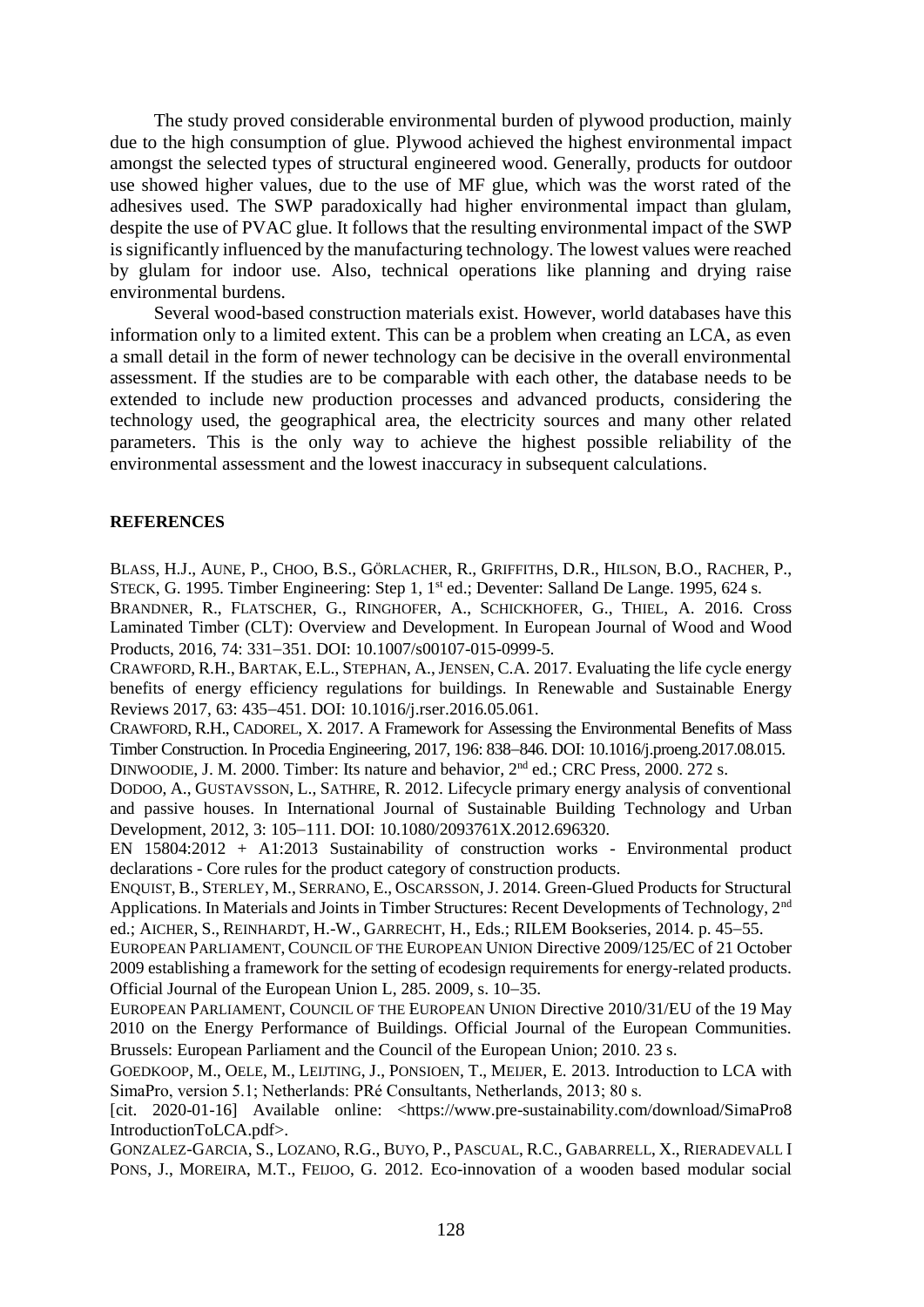playground: application of LCA and DfE methodologies. In Journal of Cleaner Production, 2012, 27, s. 21–31. DOI: 10.1016/j.jclepro.2011.12.028.

GUIDICE, F., LA ROSA, G., RISITANO, A. 2019. Product Design for the Environment: a Life Cycle Approach, 1<sup>st</sup> ed.; CRC Press, Florida, 2019. 520 s.

HAFNER, A., SCHÄFER, S. 2017. Comparative LCA study of different timber and mineral buildings and calculation method for substitution factors on building level. In Journal of Cleaner Production, 2017, 167, s. 630–642. DOI: 10.1016/j.jclepro.2017.08.203.

HAHNEL, G., WHYTE, A., BISWAS, W. K. 2021. A comparative life cycle assessment of structural flooring systems in Western Australia. In Journal of Building Engineering, 2021, 35, 102109. DOI: 1 0.1016/j.jobe.2020.102109.

HASSAN, O.A.B., JOHANSSON, CH. 2018. Glued laminated timber and steel beams: A comparative study of structural design, economic and environmental consequences. In Journal of Engineering, Design and Technology, 2018, 16 (3); DOI: 10.1108/JEDT-12-2017-0130.

HILDEBRANDT, J., HAGEMANN, N., THRÄN, D. 2017. The contribution of wood-based construction materials for leveraging a low carbon building sector in Europe. In Sustainable Cities and Society, 2017, 34: 405418. DOI: 10.1016/j.scs.2017.06.013.

IEA. 2019. Global Status Report for Buildings and Construction 2019. IEA, Paris.

[cit. 2020-01-16] Available online: <https://www.iea.org/reports/global-status-report-for-buildingsand-construction-2019>.

ISO 14040:2006 Environmental management – Life cycle assessment – Principles and framework.

ISO 14044:2006 Environmental management – Life cycle assessment – Requirements and guidelines.

JOLLIET, O., MARGNI, M., CHARLES, R., HUMBERT, S., PAYET, J., REBITZER, G., ROSENBAUM, R. 2003. IMPACT 2002+ A New Life Cycle Impact Assessment Methodology. In International Journal of Life Cycle Assessment, 2003, 324(6): 324–330. DOI: 10.1007/BF02978505.

KRETSCHMANN, D.E. 2013. Mechanical Properties of Wood. In Wood Handbook - Wood as an Engineering Material, 1<sup>st</sup> ed.; ROSS, R., Eds.; Madison, WI: U.S. Department of Agriculture Forest Service, Forest Products Laboratory, 2013. 44 s.

LIIKANEN, M., GRÖNMAN, K., DEVIATKIN, I., HAVUKAINEN, J., HYVÄRINEN, M., KÄRKI, T., VARIS, J., SOUKKA, R., HORTTANAINEN, M. 2019. Construction and demolition waste as a raw material for wood polymer composites – Assessment of environmental impacts. In Journal of Cleaner Production, 2019, 225, s. 716–727. DOI: 10.1016/j.jclepro.2019.03.348.

MITTERPACH, J., ILEČKOVÁ, R., ŠTEFKO, J. 2018. Life cycle impact assessment of construction materials of a wood-based building in an environmental context, In Acta Facultatis Xylologiae, 60(1): 147–157. DOI: 10.17423/afx.2018.60.1.16.

PAJCHROWSKI, G., NOSKOWIAK, A., LEWANDOWSKA, A., STRYKOWSKI, W. 2014. Wood as a building material in the light of environmental assessment of full life cycle of four buildings. In Construction and Building Materials, 2014, 52:  $428-436$ . DOI: 10.1016/j.conbuildmat.2013.11.066 PALUŠ, H., PAROBEK, J., MORAVČÍK, M., KOVALČÍK, M., DZIAN, M., MURGAŠ, V. 2020. Projecting climate change potential of harvested wood products under different scenarios of wood production and utilization: study of Slovakia. In Sustainability 2020, 12(6): 2510. DOI: 10.3390/su12062510.

PAROBEK, J., PALUŠ, H., MORAVČÍK, M., KOVALČÍK, M., DZIAN, M., MURGAŠ, V., ŠIMO-SVRČEK,

S. 2019. Changes in Carbon Balance of Harvested Wood Products Resulting from Different Wood

Utilization Scenarios. In Forests, 2019, 10(7): 590. DOI: 10.3390/f10070590.

PETROVIC, B., MYHREN, J. A., ZHANG, X., WALLHAGEN, M., ERIKSSON, O. 2019. Life Cycle Assessment of Building Materials for a Single-family House in Sweden. In Energy Procedia*,* 2019, 158: 3547–3552. DOI: 10.1016/j.egypro.2019.01.913.

POMMIER, R., ELBEZ, G. 2006. Finger-jointing green softwood: evaluation of the interaction between polyurethane adhesive and wood. In Wood Material Science and Engineering, 2006, 1: 127–137. DOI: 10.1080/17480270701217269.

POMMIER, R., GRIMAUD, G., PRINCAUD, M., PERRY, N., SONNEMANN, G. 2016. LCA of EVP - Engineering Veneer Product: plywood glued using a vacuum moulding technology from green veneers. In Journal of Cleaner Production, 2016, 124: 383–394. DOI: 10.1016/j.jclepro.2016.02.130.